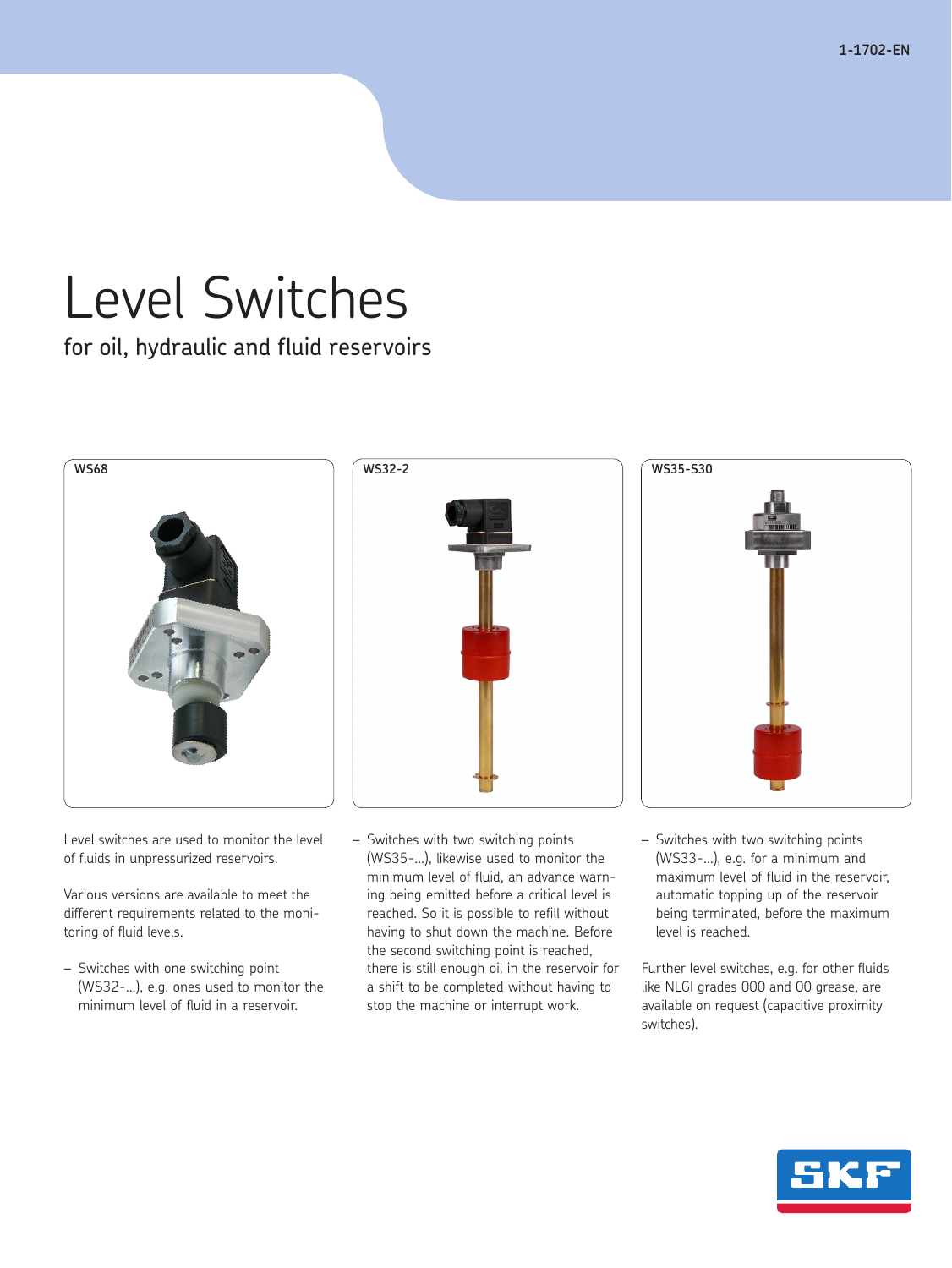# Tips for the use of level switches

#### Pay attention to the viscosity of oil!

Only use oils and other fluids with a max. effective viscosity of 1500 mm²/s. Fluids with an eff. viscosity greater than 1500 mm²/s can lead to indication failures due to the increase in shear forces between the float and contact tube. This can cause damages of the system.

#### Pay attention to loads on the contact!

The charts show the relationship between current and voltage as a function of the max. switching capacity and apply to level switches with reed contacts WS32-2, WS33-2 and WS35-2.

#### Protect contacts from arc erosion!

All indicated capacities of the individual switches are related to the ohmic load. When inductive loads are switched, we recommend use of appropriate spark quenching devices (e.g. RC elements, varistor, free-wheeling or suppressor diode), in order to limit voltage peaks when the system is switched off.

The contacts' service life and dependability will be increased as a result.

See important product usage information on the back cover.

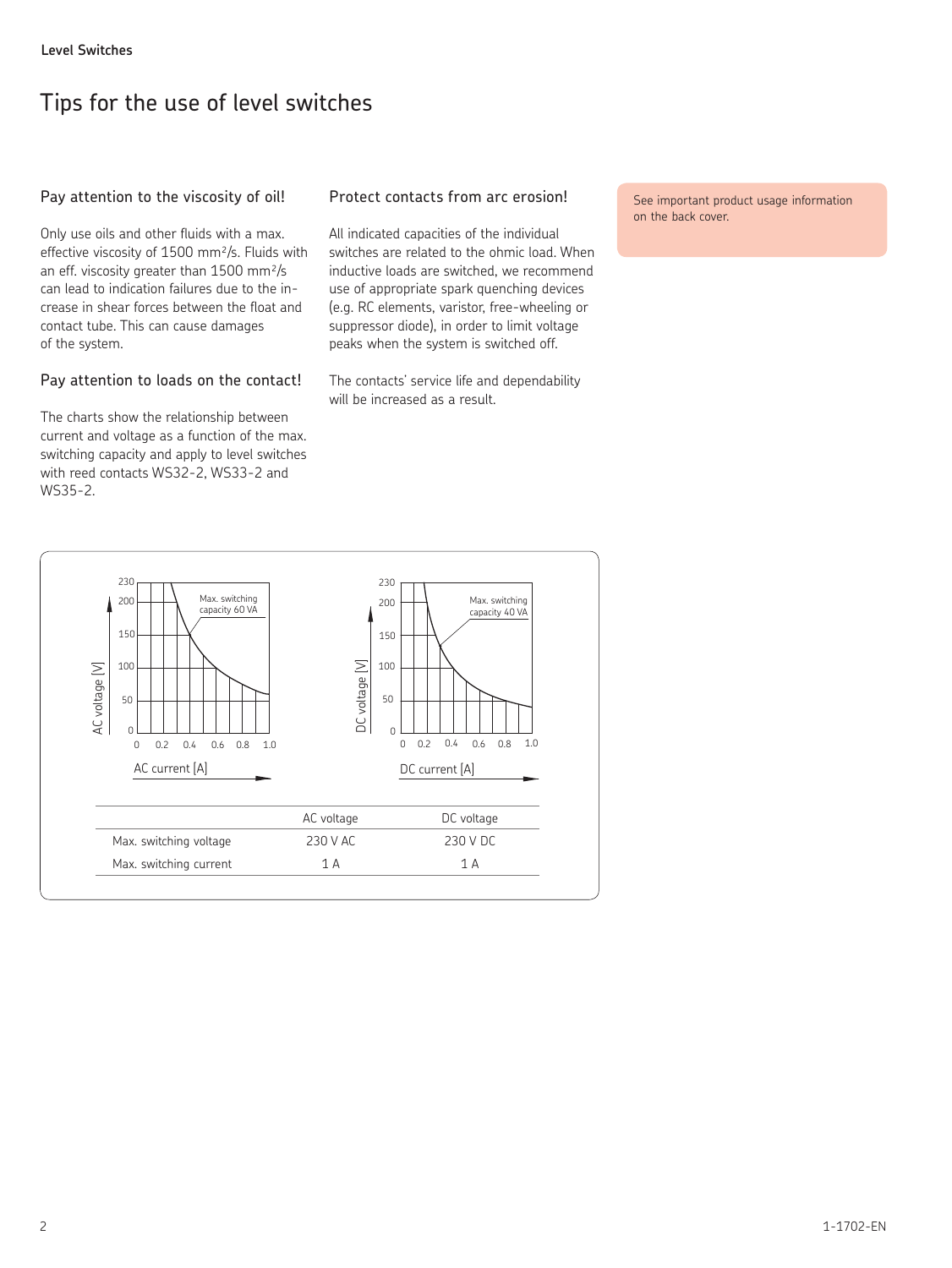# **Overview**

| Group                                                                                                                          | Contact function /<br>type of contact                 | Plug                                  | Electric circuit                                                        | Number of<br>switching point                              |  |  |
|--------------------------------------------------------------------------------------------------------------------------------|-------------------------------------------------------|---------------------------------------|-------------------------------------------------------------------------|-----------------------------------------------------------|--|--|
| WS32-2                                                                                                                         | min. level / 1 changeover contact                     | connector plug<br>DIN EN 175301-803-A | cf. diagram (page 2)                                                    | 1 switching point                                         |  |  |
| WS32-2-V57-A                                                                                                                   | min. level / 1 changeover contact                     | circular plug<br>$M12\times1$         | 24 V AC / 1 A; 24 VA <sup>1)</sup><br>48 V DC / 1 A; 40 W <sup>1)</sup> | 1 switching point                                         |  |  |
| WS32-S30<br>(with LED)                                                                                                         | min. level / 1 changeover contact                     | circular plug<br>$M12\times1$         | 24 V DC / 1 A; 30 W                                                     | 1 switching point                                         |  |  |
| <b>WS33-2</b>                                                                                                                  | max. level / 1 NO type<br>min. level / 1 NC type      | connector plug<br>DIN EN 175301-803-A | cf. diagram (page 2)                                                    | 2 switching points                                        |  |  |
| WS33-2-V57-A                                                                                                                   | max. level / 1 NO type<br>min. level / 1 NC type      | circular plug<br>$M12\times1$         | 24 V AC / 1 A; 24 VA <sup>1)</sup><br>48 V DC / 1 A; 40 W <sup>1)</sup> | 2 switching points                                        |  |  |
| WS33-S30<br>(with LED)                                                                                                         | max. level / 1 NC type<br>min. level / 1 NC type      | circular plug<br>$M12\times1$         | 24 V DC / 1 A; 30 W $^{1}$ )                                            | 2 switching points                                        |  |  |
| <b>WS35-2</b>                                                                                                                  | advance warning / 1 NO type<br>min. level / 1 NC type | connector plug<br>DIN EN 175301-803-A | cf. diagram (page 2)                                                    | 2 switching points<br>with fixed spacing<br>approx. 25 mm |  |  |
| WS35-2-V57-A                                                                                                                   | advance warning / 1 NO type<br>min. level / 1 NC type | circular plug<br>$M12\times1$         | 24 V AC / 1 A; 24 VA <sup>1)</sup><br>48 V DC / 1 A; 40 W <sup>1)</sup> | 2 switching points<br>with fixed spacing<br>approx. 25 mm |  |  |
| WS35-S30<br>(with LED)                                                                                                         | advance warning / 1 NO type<br>min. level / 1 NC type | circular plug<br>$M12\times1$         | 24 V DC / 1 A; 30 W <sup>1)</sup>                                       | 2 switching points<br>with fixed spacing<br>approx. 25 mm |  |  |
| <b>WS68</b>                                                                                                                    | Depending on mounting height /<br>1 NC type           | connector plug<br>DIN EN 175301-803-A | 48 V AC/DC<br>$0,25$ A; 10 W                                            | 1 switching point                                         |  |  |
| 1) Dick protective measures to be taken for prepar aperation: "Eunctional outro Jou veltoge with protective congration" (DEUA) |                                                       |                                       |                                                                         |                                                           |  |  |

1) Risk protective measures to be taken for proper operation: "Functional extra-low voltage with protective separation" (PELV)<br>Standard: EN 60204-1 / IEC 60204-1<br>HD 60364-4-41 / DIN VDE 0100-410 / IEC 60364-4-41

#### **Technical data**

| Type of enclisure $\dots\dots\dots\dots\dots\dots\dots$ . IP 65<br>Suitable for fluids with a maximum eff. viscosity of 1500 mm <sup>2</sup> /s |  |
|-------------------------------------------------------------------------------------------------------------------------------------------------|--|
| Mounting position<br>WS32- / WS33- / WS35- vertical                                                                                             |  |
| Material<br>WS32- / WS33- / WS35-<br>contact tube  CuZn<br><b>WS68</b>                                                                          |  |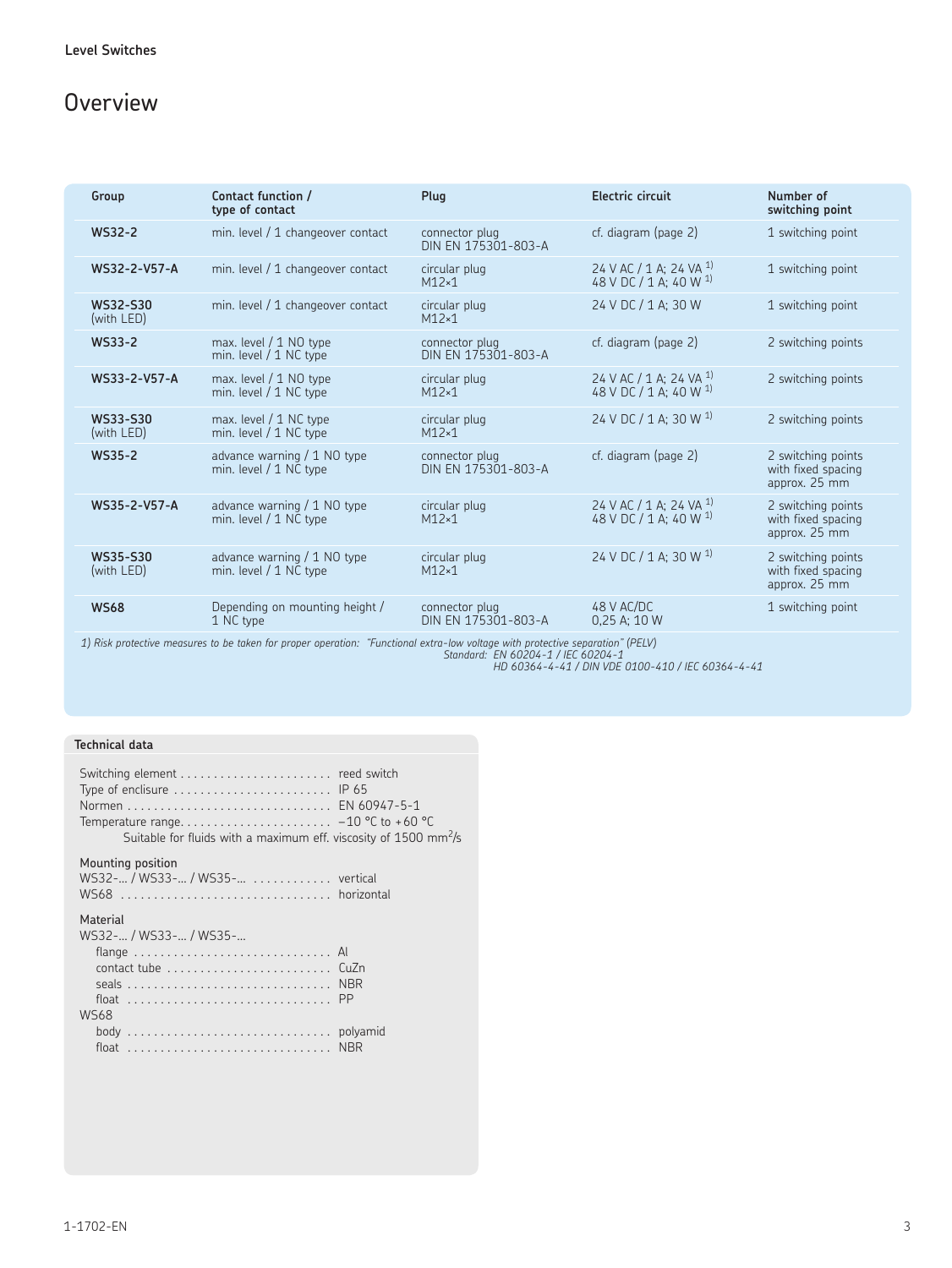# WS32-2 / WS33-2 / WS35-2

When the level of fluid drops, a toric magnet built into the float actuates the reed contact cast into the contact tube. If necessary, the contact can be used to trigger a signal that calls for the reservoir to be topped up. The switching point for the minimum lubricant level is always 35 mm above the end of the contact tube.

The level switch WS33-... has an upper switching point for the maximum level in addition to the lower one. Control of automatic filling and emptying is possible with this model.

The level switch WS35-... has two contacts in the lower area that respond one after the other. The first switching point issues the advance warning. The second switching point can, after the float travels roughly 25 mm, break a connected command link and thus shut down a machine.

The advance warning remains in effect.

#### Order example

When ordering, please indicate the desire lengths **A** (min. 50 mm at WS33...) and **L** (at WS32... min. 100 mm; at WS33... and WS35... min. 120 mm) in addition. Please observe preferred lengths.

Preferred lengths **A** = 50, 65 and 100 mm

Order examples: WS32-2 with order length  $L = 150$  mm: Order No.: WS32-2-150

WS33-2 with order length  $A = 50$  mm.  $L = 200$  mm: Order No.: WS33-2-50-200

Preferred lengths for order length L: 100, 125, 150, 200, 230, 250, 290, 315, 350, 400, 450, 500 mm



# WS32-2

for minimum level

Type of contact: 1 changeover – for minimum level (magnetically actuated reed contact)

# Function

After the level of fluid drops to a minimum level, contact 1–2 opens and contact 1–3 closes.



WS33-2

for minimum and maximum level

Type of contact: 1 NO type – for maximum level 1 NC type – for minimum level (magnetically actuated reed contact)

## Function

Contact 1–3 closes after the fluid rises to a maximum level.

Contact 1–2 opens after the fluid drops to a minimum level.



WS35-2 for minimum level with pre-warning

Type of contact: 1 NO type – pre-warning 1 NC type – for minimum level (magnetically actuated reed contact)

# Function

After the level of fluid drops to 25 mm above the min. filling level, contact 1–3 closes; if the level of fluid continues to drop to the min. level, contact 1–2 opens.



Illustration of contacts in wiring diagrams: reservoir filled to max. level.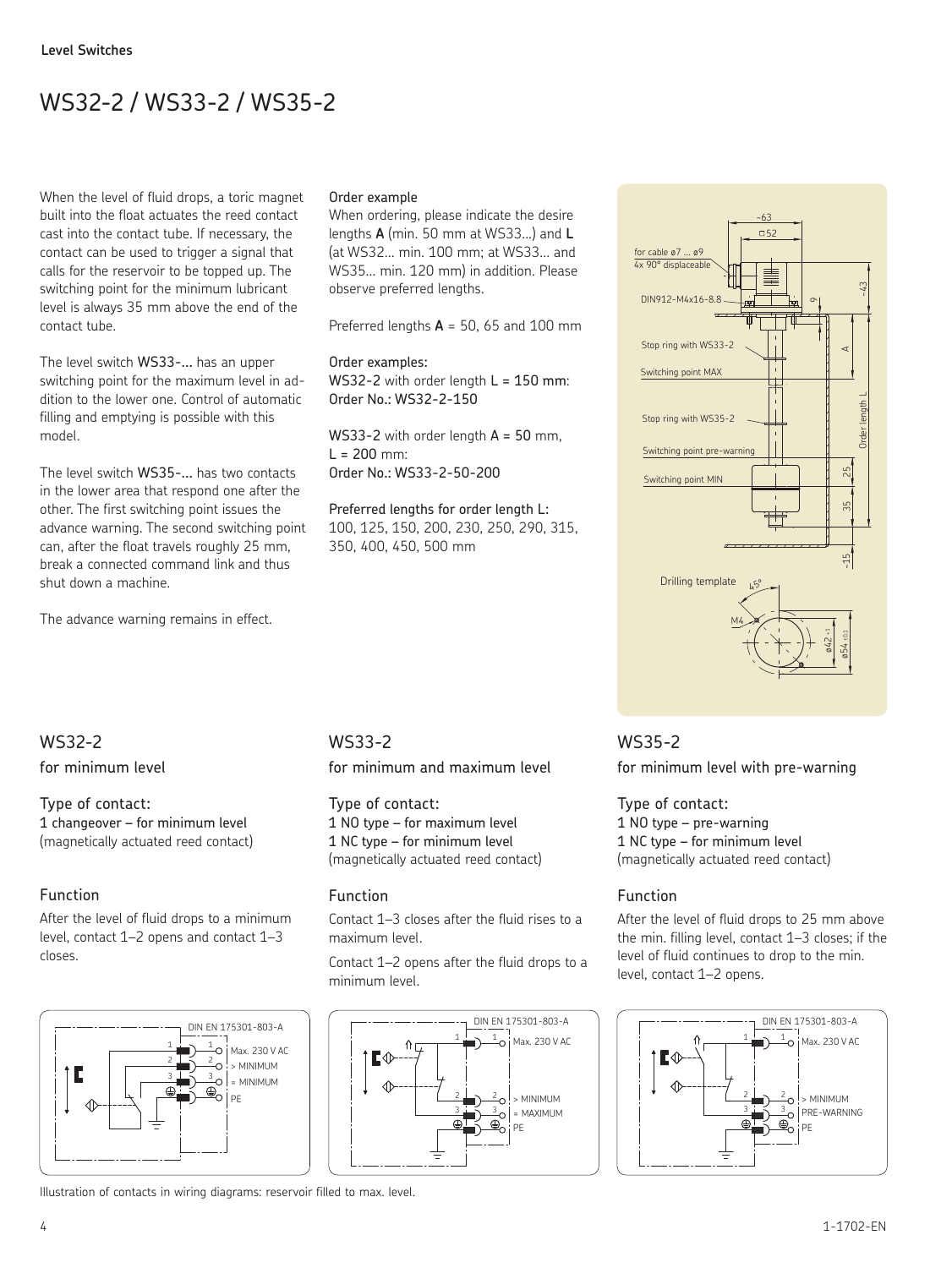# WS32-2-V57-A

## for minimum level





für minimalen und maximalen Füllstand

WS33-2-V57-A

## Type of contact:

1 changeover – for minimum level (magnetically actuated reed contact)

## Function

After the level of fluid drops to a minimum level, contact 1–4 opens and contact 1–2 closes.

## Type of contact:

1 NO type – for maximum level 1 NC type – for minimum level (magnetically actuated reed contact)

## Function

Contact 1–4 closes after the fluid rises to a maximum level.

Contact 1–2 opens after the fluid drops to a minimum level.



für minimalen Füllstand mit Vorwarnung



Type of contact: 1 NO type – pre-warning 1 NC type – for minimum level (magnetically actuated reed contact)

# Function

After the level of fluid drops to 25 mm above the min. filling level, contact 1–4 closes; if the level of fluid continues to drop to the min. level, contact 1–2 opens.







Illustration of contacts in wiring diagrams: reservoir filled to max. level.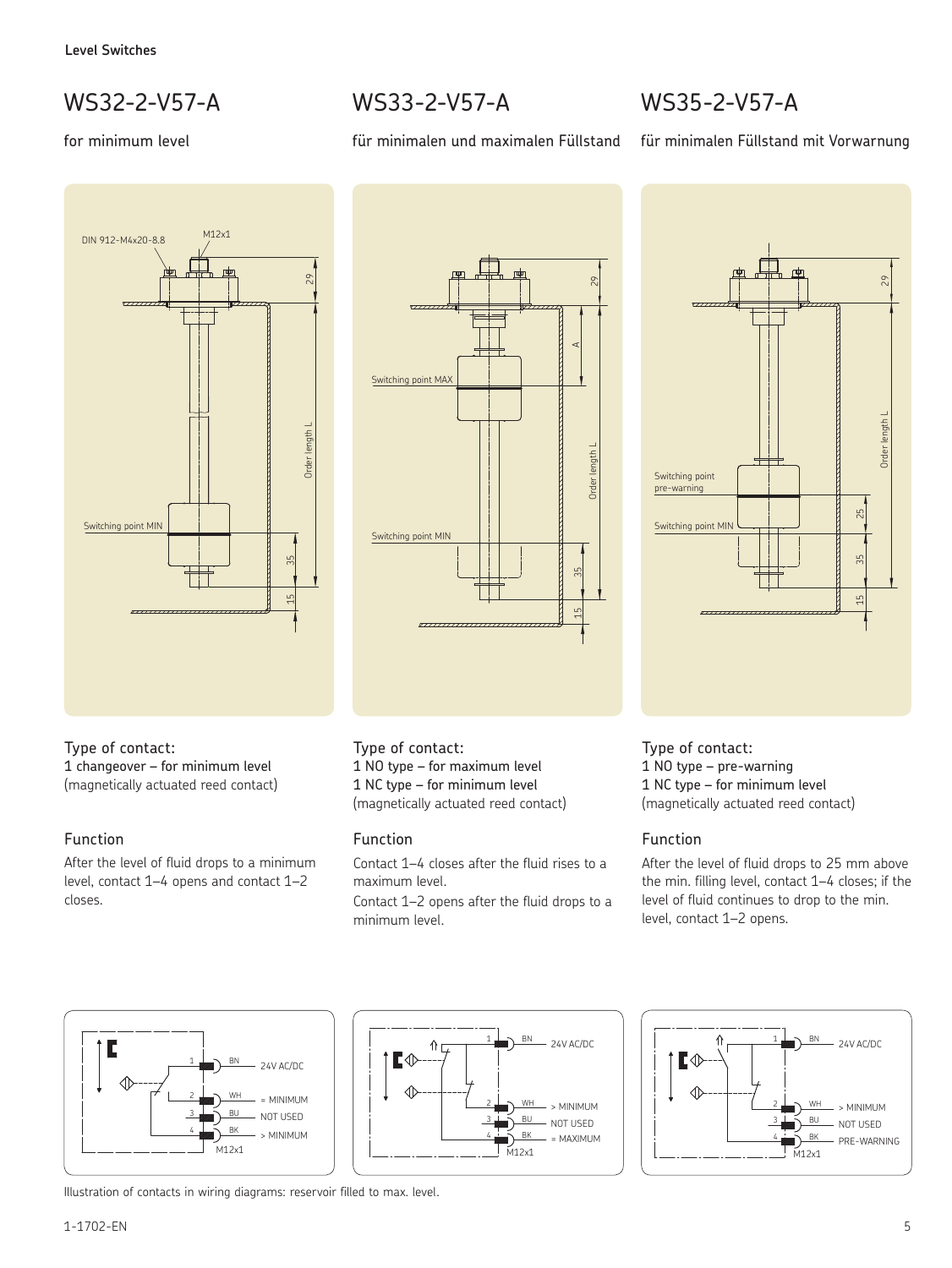# WS32-S30 (with LED)

## for minimum level

# WS33-S30 (with LED)

#### for minimum and maximum lever

# WS35-S30 (with LED)

for minimum level with pre-warning





Drilling templates for reservoir cover and order examples, see page 4.

#### Type of contact:

1 changeover – for minimum level (magnetically actuated reed contact)

## Function

After the level of fluid drops to a minimum level, contact 1–4 opens and contact 1–2 closes.

LED <sub>green</sub> operating voltage  $LED_{red}$  minimum level



Type of contact:

1 NC type – for maximum level 1 NC type – for minimum level (magnetically actuated reed contact)

#### Function

Contact 1–4 opens after the fluid drops to a maximum level.

Contact 1–2 opens after the fluid rises to a minimum level.

- LED <sub>areen</sub> operating voltage LED <sub>yellow</sub> < maximum level
- LED <sub>red</sub> minimum level



Type of contact: 1 NO type – pre-warning 1 NC type – for minimum level (magnetically actuated reed contact)

## Function

Switching point pre-warning Switching point MIN

After the level of fluid drops to 25 mm above the min. filling level contact 1–4 closes; if the level of fluid continues to drop to the min. level, contact 1–2 opens.

LED <sub>green</sub> operating voltage

- LED <sub>yellow</sub> pre-warning
- LED  $_{\text{red}}$  minimum level



Illustration of contacts in wiring diagrams: reservoir filled to max. level.

15 48 25 35 Order length L

 $\frac{8}{4}$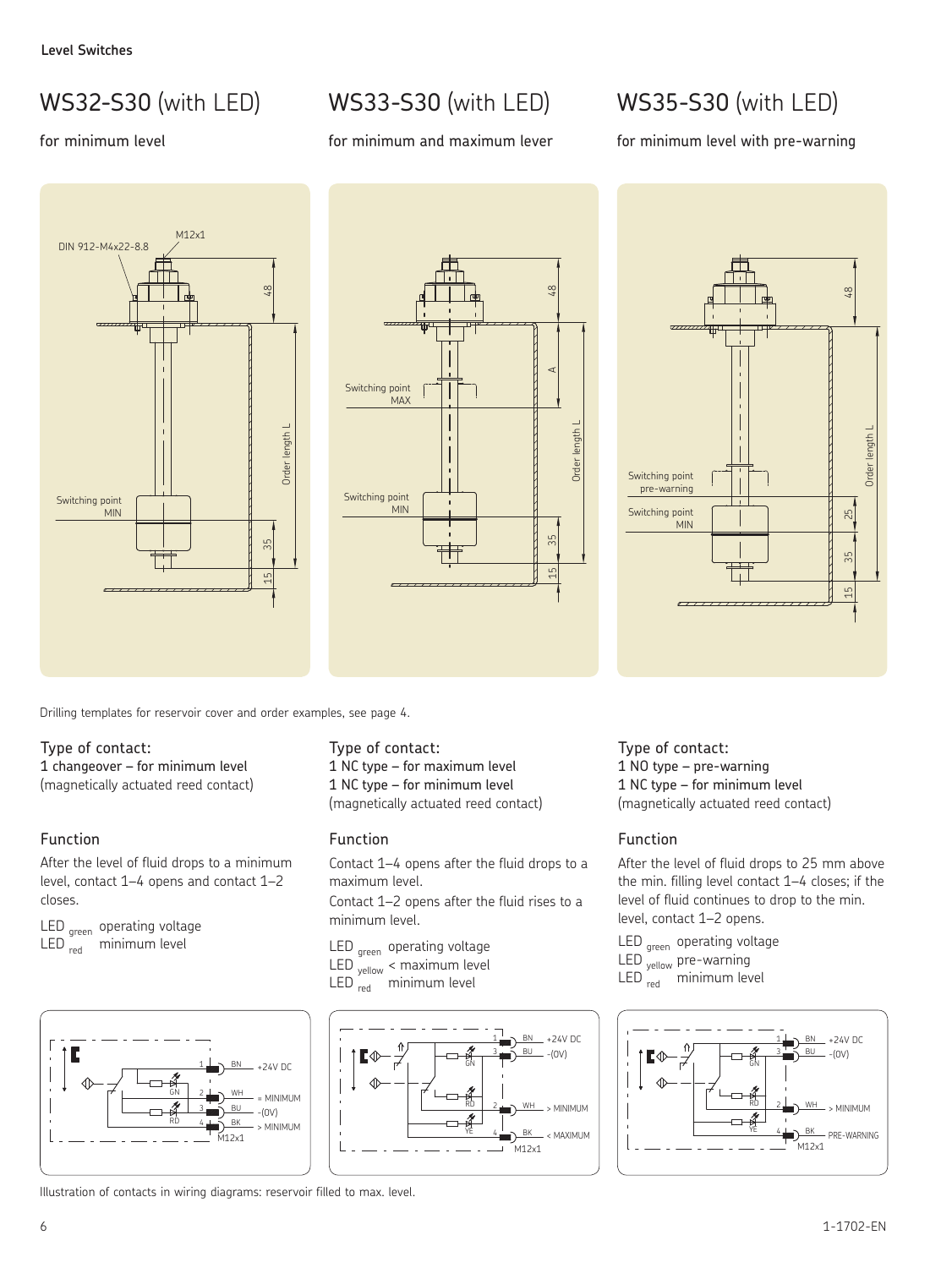

*1) Minimum distance from bottom of reservoir*



## Function

When the level of fluid drops, the float also drops and opens contact 1–2.

Illustration below shows the contacts when the reservoir is filled to max. level.